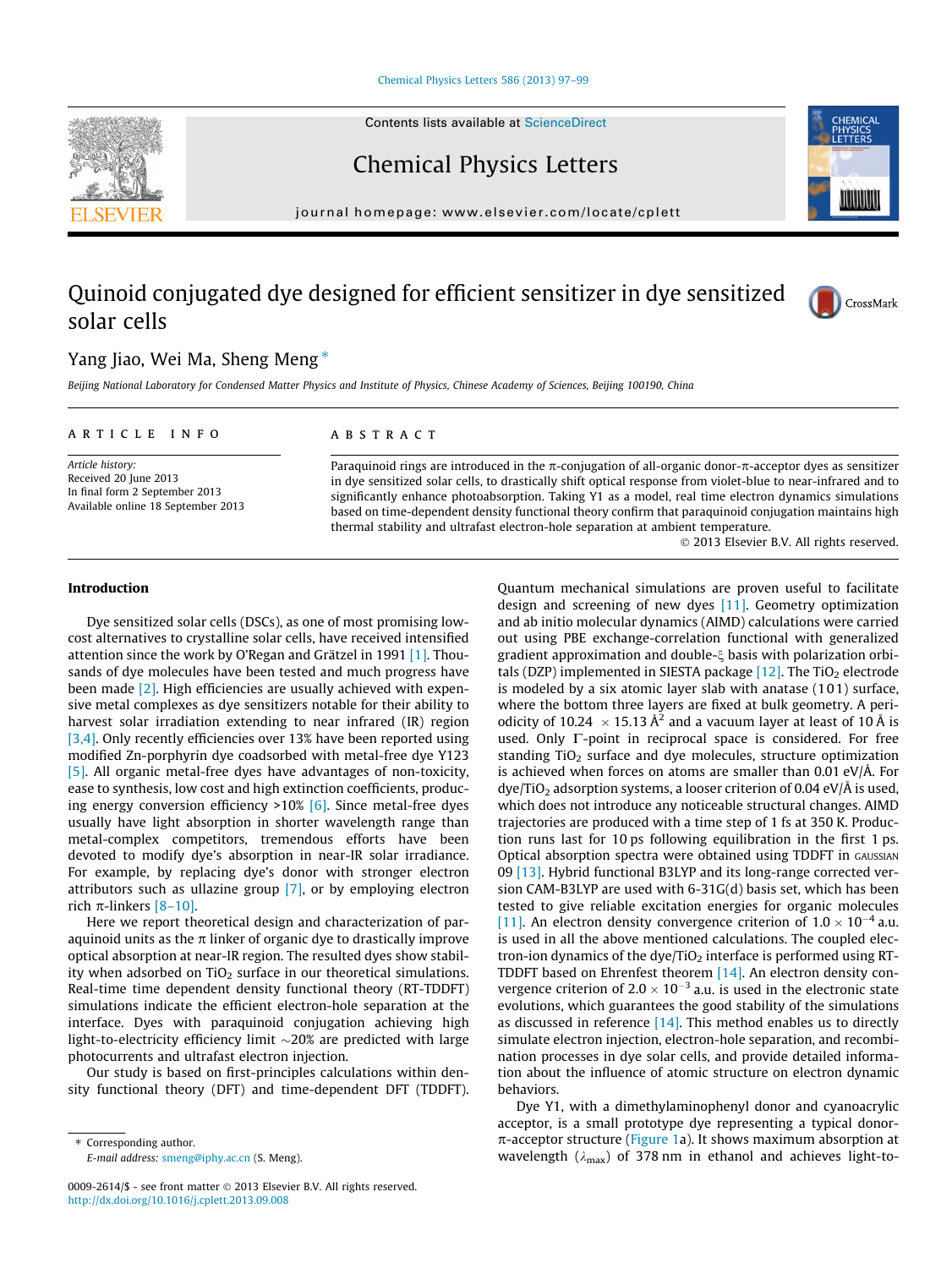<span id="page-1-0"></span>electricity energy conversion efficiency of 2.4% [\[15,16\].](#page-2-0) We introduce one and two paraquinoid rings in the  $C=C$  double bond linker of Y1 to achieve modified Y1b and Y1b2 dyes (Figure 1a). To compare the effects of quinoid and aromatic rings [\[17\]](#page-2-0) we also utilize one and two paraphenylene rings in the C–C single bond linker of Y1, producing Y1a and Y1a2 dyes (Figure 1a).

Figure 1(b) shows calculated absorption spectra of these dyes. The maximum absorption is mainly attributed to the  $\pi-\pi^*$  transition from the highest occupied molecular orbital (HOMO) to the lowest unoccupied molecular orbital (LUMO). Both molecular orbitals are distributed all over the dye molecule (see Supplementary Figure S1). The spatial overlap  $[17] (\Lambda)$  $[17] (\Lambda)$  between HOMO and LUMO is 0.67 for Y1. The  $\Lambda$  increases to 0.82 and 0.87 for Y1b and Y1b2, but decreases to 0.55 and 0.42 for Y1a and Y1a2. For long dyes with phenyl  $\pi$ -linkers Y1a and Y1a2, long-range corrected functional (CAM-B3LYP) are necessary to describe charge transfer excitation [\[18\]](#page-2-0) (Supplementary Table S1). The absorption spectra are broad-ened by GAUSSIAN distribution [\[19\]](#page-2-0) with full width at half maximum of 4760  $\rm cm^{-1}$ . Calculated spectrum of Y1 matches well with exper-iment (grey dashed line in Figure 1b) [\[15\]](#page-2-0). The paraphenylene linkers tune the spectra for less than 40 nm per increased unit. This value is consistent with previous work [\[20\]](#page-2-0) where the number (n) of  $\pi$ -units increases from 1 to 10. For paraphenylene insertion, almost no red-shift is observed [\[15\]](#page-2-0) after  $n \ge 2$ . Other aromatic linkers including thiophene, selenophene and thienothiophene were also analyzed, where a slightly larger red-shift, but still less than 80 nm per unit, was shown  $[20]$ . For paraquinoid linkers we found that the red shift is larger than 120 nm (125.5 and 153.4 nm for the first and second unit in the linker). As shown in Figure 1(b) the absorption of Y1b2 extends to 700–900 nm which could compete with absorption of Ru-based black dyes in this region. Moreover, the extinction coefficient is more than 10 times larger than the black dye [\[21\]](#page-2-0). With paraquinoid  $\pi$ -linkers,



Figure 1. The structures (a) and absorption spectra (b) of dye Y1 and derivatives. The grey dashed line is experimental curve for Y1 [\[15\].](#page-2-0)

oscillator strengths of dye absorption are enhanced by 30–40% in comparison to that with corresponding aromatic linkers.

Next we examine the adsorption of the dyes on  $TiO<sub>2</sub>$  surface. A six atomic layer anatase  $(101)$  slab is used to model TiO<sub>2</sub> surface. The lower three layers are fixed at bulk geometry. Tridentate adsorption configuration is identified to be most stable, similar to the previous finding (Figure 2) [\[22\]](#page-2-0). We confirm that surface adsorption results in only a tiny shift (a few nanometers) in  $\lambda_{\text{max}}$ (Supplementary Table S2). The interface bonds are shown to be stable at ambient temperature in the 10 ps AIMD simulations. For Y1 on anatase the average interface Ti–N, Ti–O bond lengths are  $2.39 \pm 0.14$  Å and  $2.24 \pm 0.11$  Å, respectively (Supplementary Figure S2).

Figure 2 shows energy level alignment at the dye/TiO<sub>2</sub> interface. The density of states of  $TiO<sub>2</sub>$  (blue shadows) and the ground state oxidation potential  $(E_{ox})$  of dyes (green lines) are extracted from the projected density of states of the composite system. The excited state oxidation potential ( $E^*_{\text{ox}}$ ) of dyes (red lines) is estimated by  $E_{ox}$  plus the lowest transition energy ( $E_{0-0}$ ) in TDDFT [\[23\]](#page-2-0). The edge of  $TiO<sub>2</sub>$  conduction band up-shifts due to increasing interface dipole moments [\[24\],](#page-2-0) which are 2.838, 4.454, 5.310 eÅ for Y1, Y1b and Y1b2, respectively. The up-shift will benefit DSC device for a larger open circuit voltage  $(V_{oc})$ . For all the three dyes the energy alignments satisfy the requirement of DSCs that the  $E^*_{\text{ox}}$  lies above the  $E_{CBM}$ , and the  $E_{ox}$  below the redox potential of  $I^-/I_3^ -4.8$  eV), which will allow efficient electron injection and dye regeneration.

Electron injection dynamics was simulated using real time evolution of dye/TiO<sub>2</sub> upon photoexcitation. An electron in the HOMO of dye is promoted to the LUMO to mimic the first excitation state [\[14,25\].](#page-2-0) The distribution of the excited electron and hole on  $TiO<sub>2</sub>$  $(\chi(t))$  is tracked, where  $\chi = \int dr |\tilde{\psi}(r)|^2$ ,  $\tilde{\psi}(r) = \sum_{j \in \text{TiO}_2} c_j |\tilde{\psi}(r)| \psi_j(r)$ are the localized numerical atomic orbitals centered at atoms belonging to TiO<sub>2</sub>. Configurations sampled from the AIMD trajectory show similar electron injection dynamics (Supplementary Figure S3). Therefore we present one of typical electron injection trajectories for each dye ([Figure 3\)](#page-2-0). Electron injection time less than 100 fs for Y1 was observed in ultrafast transient absorption experiment [\[15\]](#page-2-0). The calculated value of  $\sim$ 160 fs is on the same scale. The D-quinoid-A dyes also show fast electron injection in 200 fs, faster than the typical thermal relaxation of excited states (a few picoseconds) and other competing processes such as back transfer and dye deexcitation (nanoseconds) [\[26\]](#page-2-0). The hole transfer time scale is much larger than the simulation time. The resulting efficiency for photoelectron injection is >90%, indicating photoexcited electrons can inject into  $TiO<sub>2</sub>$  without problems for quinoid dyes  $[27]$ . The efficient electron injection to TiO<sub>2</sub> will also guarantee the photostability of quinoid dyes against photo-induced damages.



Figure 2. (a) Energy level alignment for the dyes adsorbed on  $TiO<sub>2</sub>$  surface. (b) Adsorption structure of Y1b2 on TiO<sub>2</sub> obtained from geometry optimization.